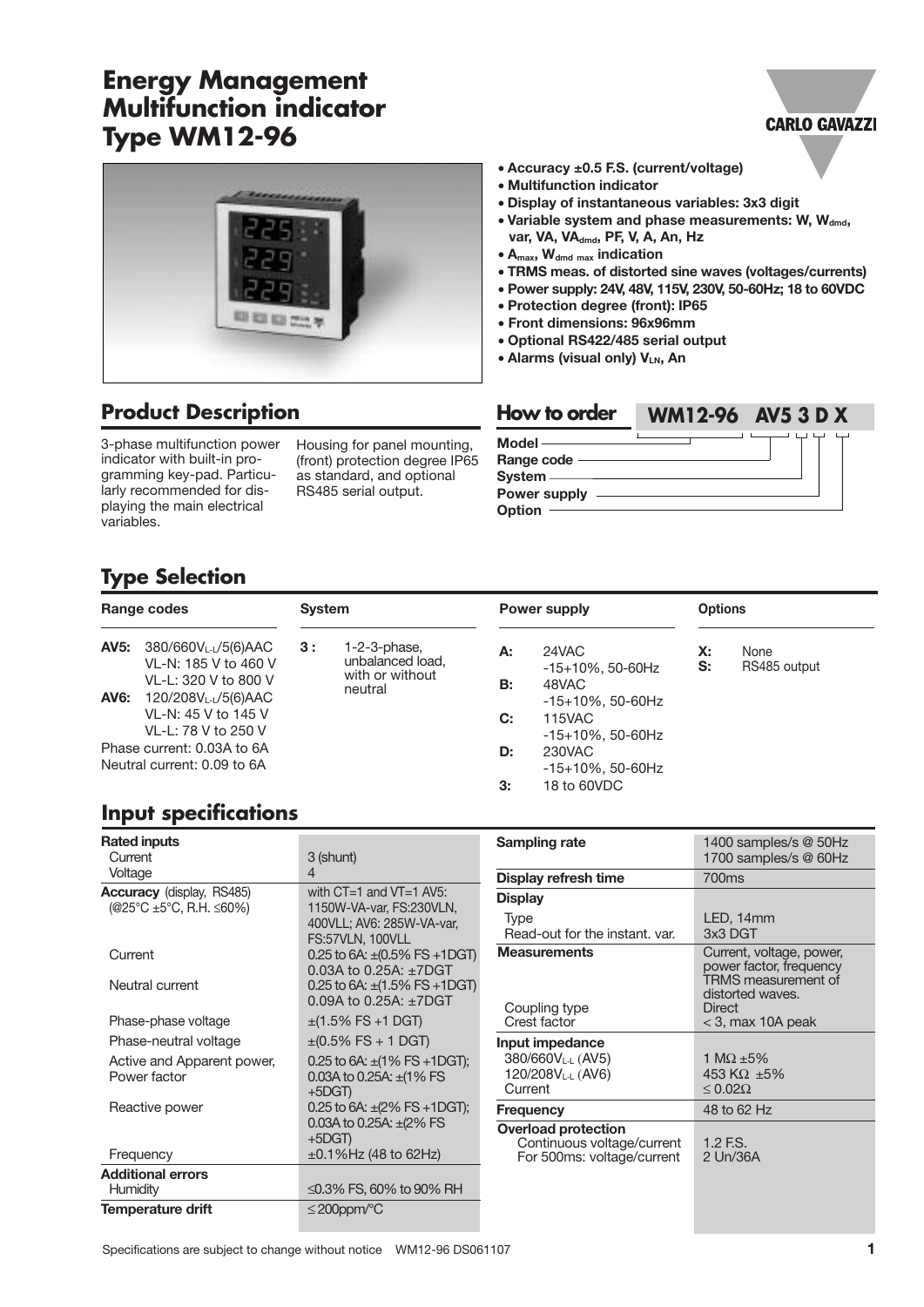

# **RS485 Serial Output Specifications**

| 1 to 255, key-pad selectable<br>Addresses<br>MODBUS/JBUS<br>Protocol | Connections | Static (writing only)<br>bidirectional (static and<br>dynamic variables)<br>Data format<br>2 or 4 wires, max. distance<br>1200m, termination directly<br>Baud-rate<br>on the instrument | All configuration parameters<br>1 bit di start, 8 data bit,<br>no parity, 1 stop bit<br>9600 bit/s |
|----------------------------------------------------------------------|-------------|-----------------------------------------------------------------------------------------------------------------------------------------------------------------------------------------|----------------------------------------------------------------------------------------------------|
|----------------------------------------------------------------------|-------------|-----------------------------------------------------------------------------------------------------------------------------------------------------------------------------------------|----------------------------------------------------------------------------------------------------|

# **Software functions**

| <b>Password</b><br>1st level                              | Numeric code of max, 3<br>digits; 2 protection levels<br>of the programming data<br>Password "0", no<br>protection                                                | <b>Displaying</b><br>3-phase system with neutral | Up to 3 variables per page<br>Page 1: V L1, V L2, V L3<br>Page 2: V L12, V L23, V L31<br>Page 3: A L1, A L2, A L3<br>Page 4: An<br>Page 5: W L1, W L2, W L3           |
|-----------------------------------------------------------|-------------------------------------------------------------------------------------------------------------------------------------------------------------------|--------------------------------------------------|-----------------------------------------------------------------------------------------------------------------------------------------------------------------------|
| 2nd level                                                 | Password from 1 to 999,<br>all data are protected                                                                                                                 |                                                  | Page 6: PF L1, PF L2,                                                                                                                                                 |
| <b>System selection</b>                                   | 3-phase with neutral<br>3-phase without neutral<br>3-phase ARON<br>2-phase<br>Single phase                                                                        |                                                  | PF <sub>L3</sub><br>Page 7: var L1, var L2, var L3<br>Page 8: VA L1, VA L2, VA L3<br>Page 9: VA $\Sigma$ , W $\Sigma$ , var $\Sigma$<br>Page 10: VA dmd, W dmd,<br>Hz |
| <b>Transformer ratio</b>                                  |                                                                                                                                                                   |                                                  | Page 11: Wdmd MAX                                                                                                                                                     |
| <b>CT</b>                                                 | 1 to 999                                                                                                                                                          |                                                  | Page 12: VL-L $\Sigma$ , PF $\Sigma$                                                                                                                                  |
| VT                                                        | 1.0 to 99.9                                                                                                                                                       |                                                  | Page 13: A MAX                                                                                                                                                        |
| <b>Filter</b>                                             |                                                                                                                                                                   | <b>Alarms</b>                                    | Programmable, for the $VL\Sigma$ and                                                                                                                                  |
| Operating range<br>Filtering coefficient<br>Filter action | 0 to 99.9% of the input<br>electrical scale<br>1 to $16$<br>Measurements, alarms,<br>serial output<br>(fundamental variables: V, A,<br>W and their derived ones). |                                                  | An (neutral current).<br>Note: the alarm is only visual,<br>by means of LED on the front<br>of the instrument.                                                        |
|                                                           |                                                                                                                                                                   | <b>Reset</b>                                     | Independent<br>alarm ( $VL\Sigma$ , An)<br>max: A, Wdmd                                                                                                               |

# **Power Supply Specifications**

| <b>Auxiliary power supply</b> | 230VAC<br>$-15+10\%$ , 50-60Hz<br><b>115VAC</b><br>$-15+10\%$ , 50-60Hz<br>48VAC<br>$-15+10\%$ , 50-60Hz | <b>Power consumption</b> | 24VAC<br>$-15 + 10\%$ , 50-60Hz<br>18 to 60VDC<br>AC: 4.5 VA<br>DC: 4W |
|-------------------------------|----------------------------------------------------------------------------------------------------------|--------------------------|------------------------------------------------------------------------|

# **General Specifications**

| <b>Operating</b><br>temperature<br><b>Storage</b> | $-5$ to $+50^{\circ}$ C (23 to 122 $^{\circ}$ F)<br>(RH $<$ 90% non condensing at<br>$40^{\circ}$ C)<br>-30 to +60 $^{\circ}$ C (-22 to 140 $^{\circ}$ F) | RS485.                     | 500VAC/DC between<br>measuring inputs and<br>4000VAC, 500VDC between |
|---------------------------------------------------|-----------------------------------------------------------------------------------------------------------------------------------------------------------|----------------------------|----------------------------------------------------------------------|
| temperature                                       | (RH $<$ 90% non condensing at<br>$40^{\circ}$ C)                                                                                                          | <b>Dielectric strength</b> | power supply and RS485<br>4000 VAC (for 1 min)                       |
| <b>Installation category</b>                      | Cat. III (IEC 60664, EN60664)                                                                                                                             | <b>EMC</b>                 |                                                                      |
| <b>Insulation</b> (for 1 minute)                  | 4000VAC, 500VDC<br>between measuring<br>inputs and power supply.                                                                                          | Emissions                  | EN50084-1 (class A)<br>residential environment,                      |

**2** Specifications are subject to change without notice WM12-96 DS061107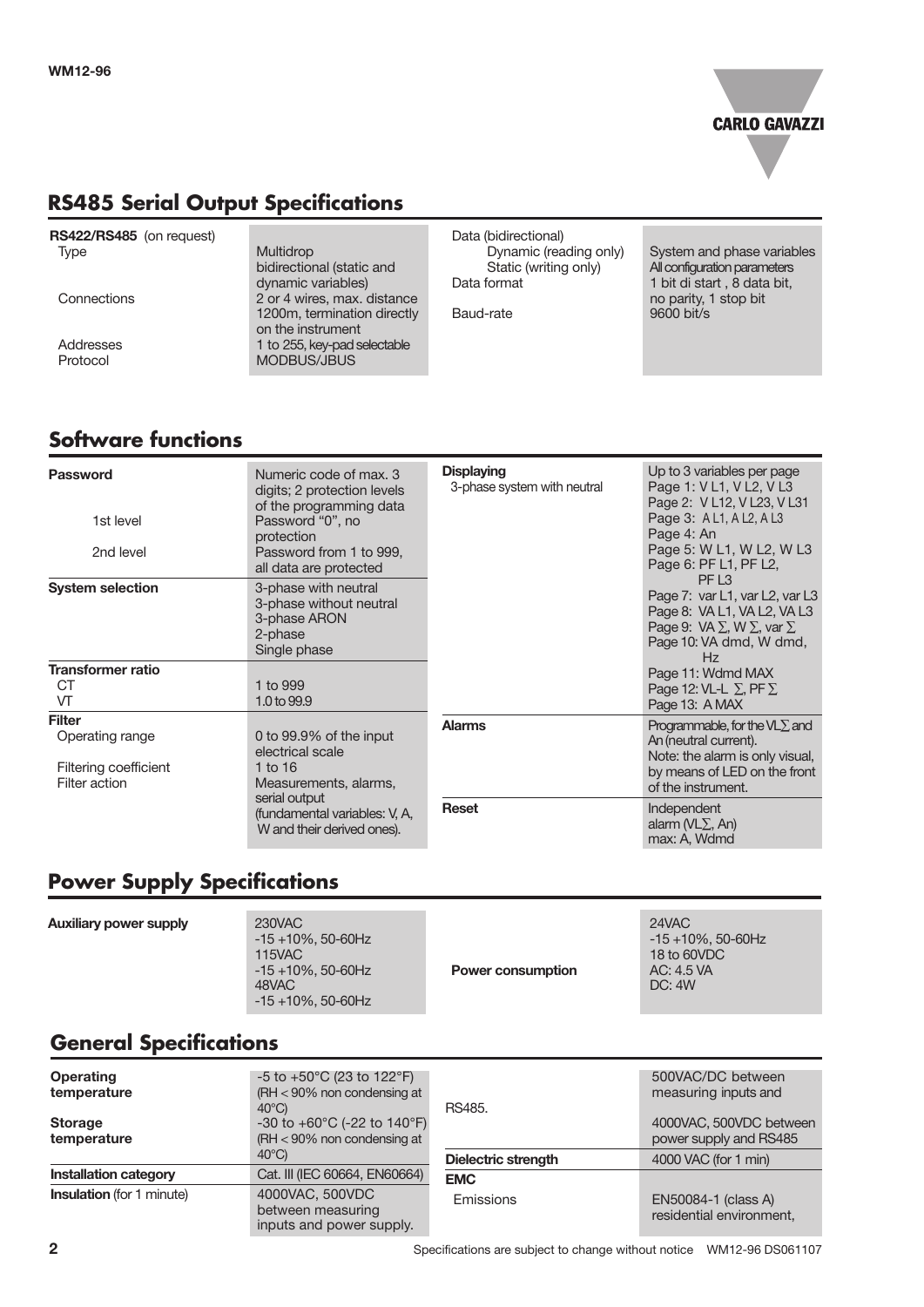

# **General Specifications (cont.)**

|                            | commerce and light industry                      |
|----------------------------|--------------------------------------------------|
| Immunity                   | EN61000-6-2 (class A)<br>industrial environment. |
| Pulse voltage (1.2/50µs)   | EN61000-4-5                                      |
| <b>Safety standards</b>    | IEC60664, EN60664                                |
| <b>Approvals</b>           | CE, UL, CSA                                      |
| <b>Connections 5(6) A</b>  | Screw-type                                       |
| Max cable cross sect, area | $2.5$ mm <sup>2</sup>                            |
| <b>Housing</b>             |                                                  |

| Dimensions (WxHxD)       | $96 \times 96 \times 63$ mm                                           |
|--------------------------|-----------------------------------------------------------------------|
| Material                 | <b>ABS</b><br>self-extinguishing: UL 94 V-0                           |
| <b>Mounting</b>          | Panel                                                                 |
| <b>Protection degree</b> | Front: IP65 (standard),<br>NEMA4x, NEMA12<br><b>Connections: IP20</b> |
| Weight                   | Approx. 400 g (pack. incl.)                                           |

### **Waveform of the signals that can be measured**



| <b>Figure A</b>            |              |
|----------------------------|--------------|
| Sine wave, undistorted     |              |
| <b>Fundamental content</b> | 100%         |
| Harmonic content           | $0\%$        |
| $A_{\rm rms} =$            | $1.1107$   A |



**Figure B Sine wave, indented** Fundamental content 10...100%<br>Harmonic content 0...90% Harmonic content Frequency spectrum: 3rd to 16th harmonic Additional error: <1% FS



#### **Figure C Sine wave, distorted**

| Fundamental content                      | 7090%    |  |  |  |
|------------------------------------------|----------|--|--|--|
| Harmonic content                         | $1030\%$ |  |  |  |
| Frequency spectrum: 3rd to 16th harmonic |          |  |  |  |
| Additional error: <0.5% FS               |          |  |  |  |

## **Display pages**

### **Display variables in 3-phase systems (in a 3-phase system with neutral)**

| <b>No</b>      | 1 <sup>st</sup> variable | $2nd$ variable     | 3rd variable      | <b>Note</b>                                                              |
|----------------|--------------------------|--------------------|-------------------|--------------------------------------------------------------------------|
| 1.             | V <sub>L1</sub>          | V <sub>L2</sub>    | VL <sub>3</sub>   |                                                                          |
| $\overline{2}$ | <b>VL12</b>              | <b>VL23</b>        | <b>VL31</b>       | Decimal point blinking on the right<br>of the display                    |
| 3              | AL <sub>1</sub>          | AL <sub>2</sub>    | AL3               |                                                                          |
| 4              | An                       | AL.n               |                   | AL.n if neutral current alarm is<br>active                               |
| 5              | WL1                      | W <sub>L2</sub>    | W <sub>L3</sub>   | Decimal point blinking on the right<br>of the display if generated power |
| 6              | PF <sub>L1</sub>         | PF <sub>L2</sub>   | PF <sub>L3</sub>  |                                                                          |
| 7              | VAR L1                   | VAR L <sub>2</sub> | VAR <sub>L3</sub> | Decimal point blinking on the right<br>of the display if generated power |
| 8              | VA L1                    | VA <sub>L2</sub>   | VA L <sub>3</sub> |                                                                          |
| 9              | VA system                | W system           | VAR system        |                                                                          |
| 10             | VA dmd<br>(system)       | W dmd<br>(system)  | Hz<br>(system)    | $dmd =$ demand (integration time<br>selectable from 1 to 30 minutes)     |
| 11             |                          | W dmd MAX          |                   | Maximum sys power demand                                                 |
| 12             | V LL system              | AL.U               | PF system         | AL.U= is activated only if one of<br>VLN is not within the set limits    |
| 13             | A MAX                    |                    |                   | max. current among the three phases                                      |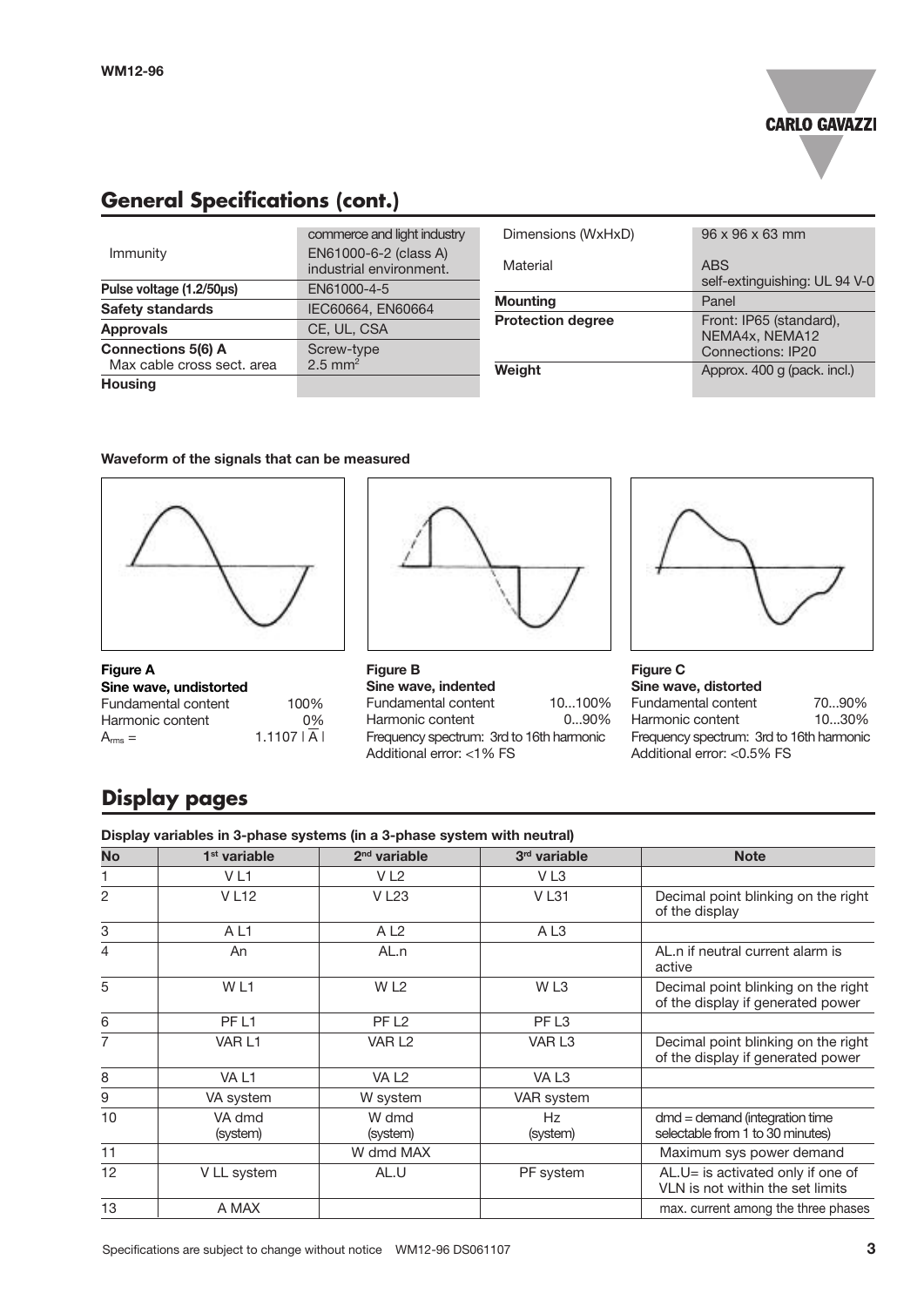

# **Used calculation formulas**

**Phase variables** Instantaneous effective voltage  $V_{1N} = \sqrt{\frac{1}{n} \cdot \sum_{1}^{n} (V_{1N})_{1}^{2}}$ Instantaneous active power  $W_1 = \frac{1}{n} \cdot \sum_{i=1}^{n} (V_{1N})_i \cdot (A_1)_i$ Instantaneous power factor  $cos\phi_1 = \frac{W_1}{VA_1}$ Instantaneous effective current  $A_1 = \sqrt{\frac{1}{n} \cdot \sum_{i=1}^{n} (A_i)^2}$ 

### Instantaneous apparent power

 $VA_1 = V_{1N} \cdot A_1$ Instantaneous reactive power

 $VAr_1 = \sqrt{(VA_1)^2 - (W_1)^2}$ 

**System variables** Equivalent 3-phase voltage<br>  $V_2 = \frac{V_1 + V_2 + V_3}{3} * \sqrt{3}$ 3-phase reactive power

 $VAr_{2} = (VAr_{1} + VAr_{2} + VAr_{3})$ 

3-phase active power  $W_5 = W_1 + W_2 + W_3$ 3-phase apparent power  $VA_{\Sigma} = \sqrt{W_{\Sigma}^2 + VAr_{\Sigma}^2}$ 3-phase power factor<br>cos $\phi_E = \frac{W_E}{VA_E}$ Neutral current  $An = \overline{A_{11} + A_{12} + A_{13}}$ 

## **Wiring diagrams**



**NOTE:** the current inputs can be connected to the lines ONLY by means of current transformers. The direct connection is not allowed.

**ATTENTION:** Only one ammeter input can be connected to earth, as shown in the electrical diagrams.